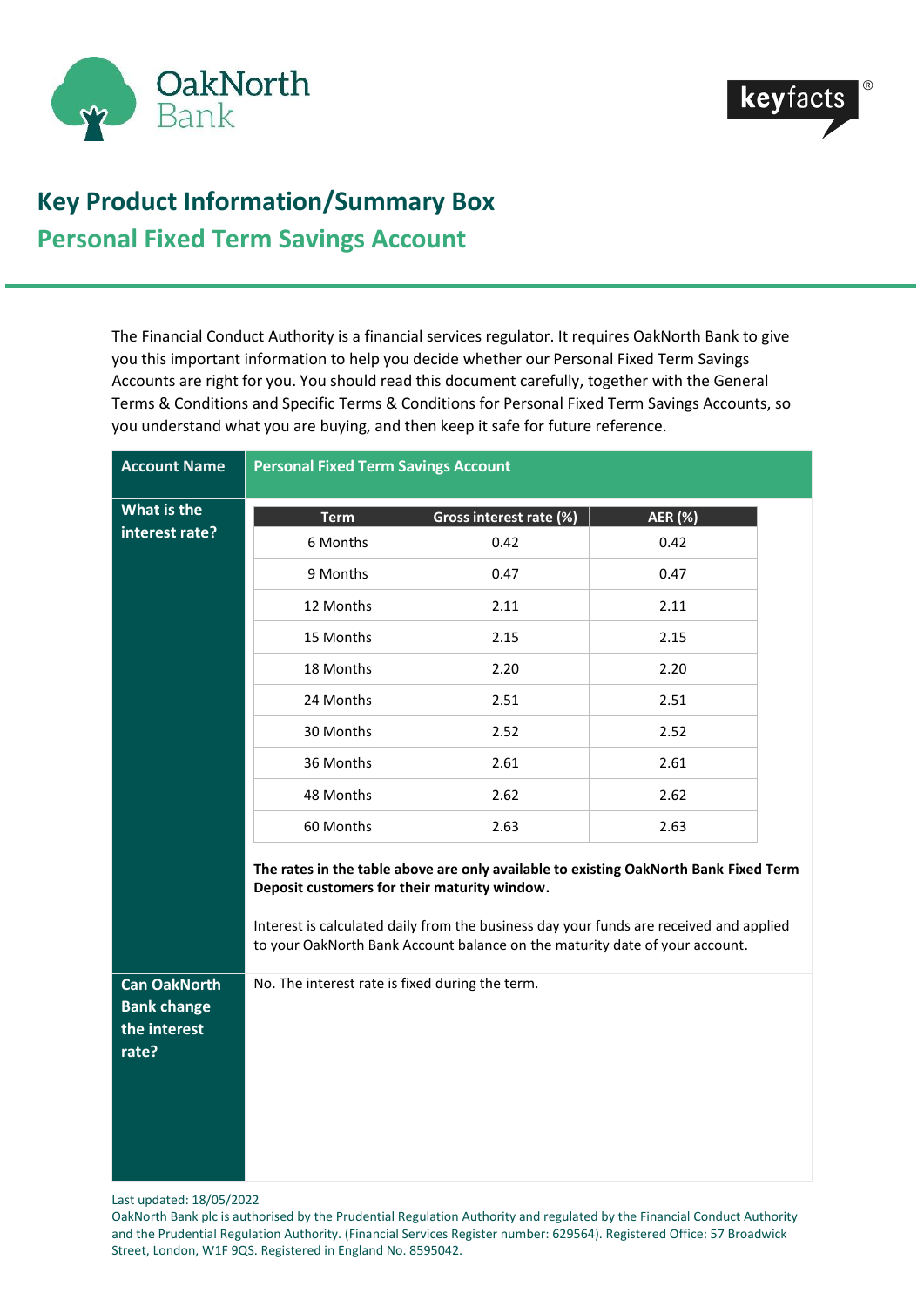

**What would the estimated balance be after 6, 9, 12, 15, 18, 24, 30, 36, 48 and 60 months based on a £1,000 deposit?**

| <b>Term</b> | Initial deposit at<br>account opening | <b>Balance after</b><br>maturity* |
|-------------|---------------------------------------|-----------------------------------|
| 6 Months    | £1,000                                | £1,002.11                         |
| 9 Months    | £1,000                                | £1,003.53                         |
| 12 Months   | £1,000                                | £1,021.10                         |
| 15 Months   | £1,000                                | £1,026.87                         |
| 18 Months   | £1,000                                | £1,033.21                         |
| 24 Months   | £1,000                                | £1,050.83                         |
| 30 Months   | £1,000                                | £1,064.01                         |
| 36 Months   | £1,000                                | £1,080.36                         |
| 48 Months   | £1,000                                | £1,108.99                         |
| 60 Months   | £1,000                                | £1,138.60                         |

*\*These are only examples for illustrative purposes and do not take into account your individual circumstances.*

These estimates assume that the account remains open for the duration of the stated term, deposits are made in a single payment, and interest is accrued daily and applied to the account on the maturity date of your account.

Last updated: 18/05/2022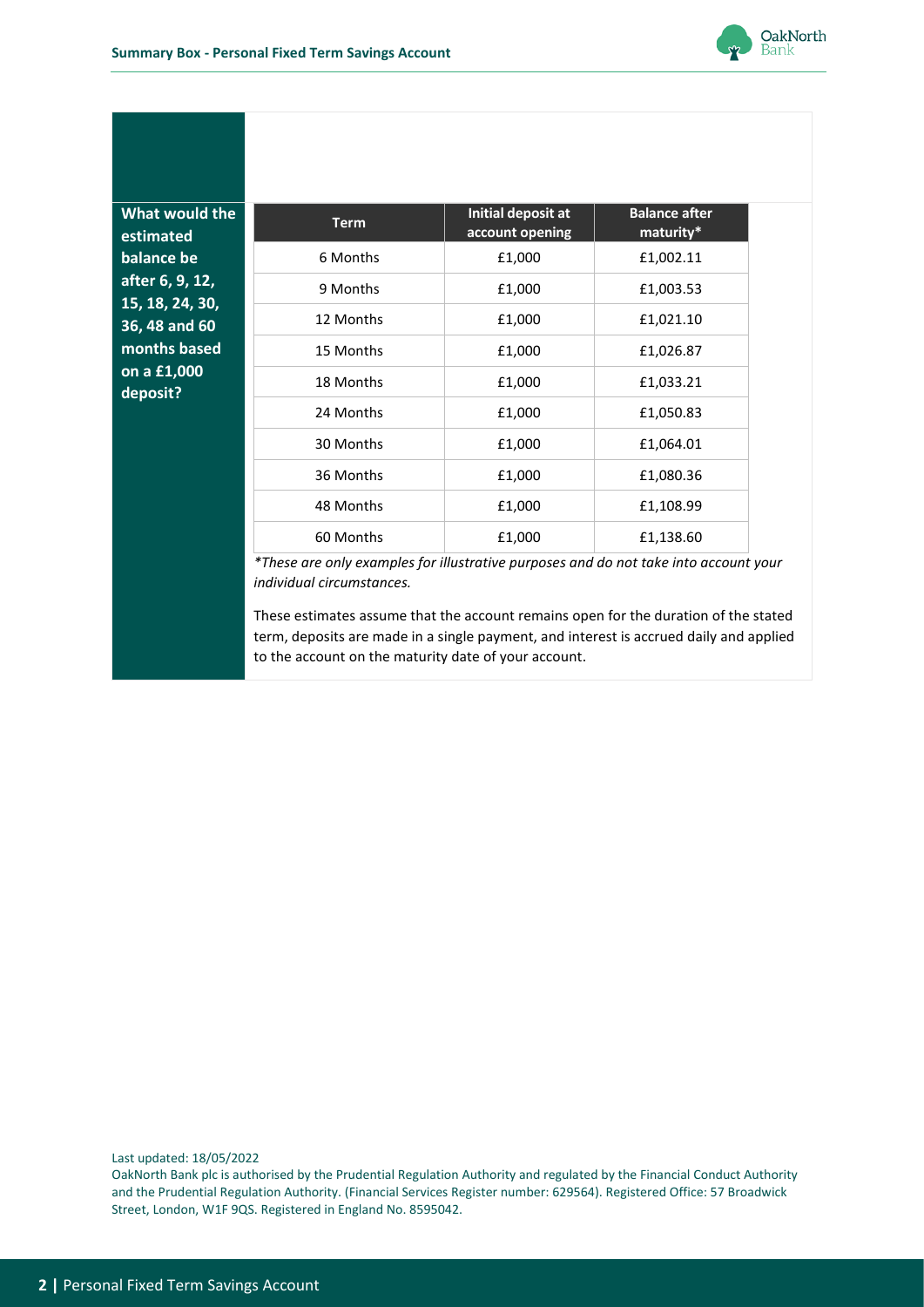

| How do I open<br>and manage my<br>account? | Our accounts are available to individuals, aged 18 or over, who are UK residents (i.e.,<br>England, Wales, Northern Ireland and Scotland). Also, you must have a personal UK bank<br>or building society account that allows transfers to be made to and from it.                                                                                                                                                                                                                                                                                           |  |  |  |
|--------------------------------------------|-------------------------------------------------------------------------------------------------------------------------------------------------------------------------------------------------------------------------------------------------------------------------------------------------------------------------------------------------------------------------------------------------------------------------------------------------------------------------------------------------------------------------------------------------------------|--|--|--|
|                                            | To reinvest your savings with us, log in to online banking here or via the OakNorth<br>mobile banking app.                                                                                                                                                                                                                                                                                                                                                                                                                                                  |  |  |  |
|                                            | The minimum deposit required to reinvest into a new account is £1. The maximum<br>deposit you may pay into any one account with us is £500,000. The maximum amount<br>(excluding the interest) that you will be allowed to hold on deposit with us across<br>multiple accounts is also £500,000. For a joint account (joint accounts can only be<br>opened through our online application on the website and not through the mobile<br>app) this means that the maximum amount allowed to be held would be £1,000,000<br>i.e., £500,000 per account holder. |  |  |  |
|                                            | You can fund your account with multiple deposit payments within 14 calendar days<br>from the day your account is approved. The minimum deposit is £1. Once the 14-<br>calendar day period expires, you will not be able to make any further deposits into the<br>account. In the event you do not fund your account within the 14-day period, your<br>account will automatically be closed.                                                                                                                                                                 |  |  |  |
|                                            | Once you activate online banking, your account can be managed by logging into the<br>OakNorth mobile banking app or through the 'My Account' section of our website.<br>Alternatively, you can contact us by email, by phone, or by writing to us. Please refer<br>to our website for our contact details.                                                                                                                                                                                                                                                  |  |  |  |
| <b>Can I withdraw</b><br>money?            | No, our Fixed Term Deposit Accounts do not allow for funds to be withdrawn during<br>the term of the deposit. We may at our discretion allow it in cases of hardship at our<br>sole discretion, which would require suitable documentary evidence. Interest will be<br>calculated on the total amount until, but not including the day of the withdrawal                                                                                                                                                                                                    |  |  |  |
|                                            | We will contact you 30 days and 14 days by email before your account matures to<br>inform you of the options available as follows:                                                                                                                                                                                                                                                                                                                                                                                                                          |  |  |  |
|                                            | Transfer the whole of the account balance (principal and interest) to the<br>nominated UK bank account you used to fund your account,                                                                                                                                                                                                                                                                                                                                                                                                                       |  |  |  |
|                                            | Reinvest the principal in another available deposit product with us, and<br>transfer the interest accrued to the nominated UK bank account you used to<br>fund your account,                                                                                                                                                                                                                                                                                                                                                                                |  |  |  |
|                                            | Reinvest the account balance (principal and interest) in another available<br>deposit product with us adhering to the maximum limit permitted in<br>OakNorth Bank savings accounts, or                                                                                                                                                                                                                                                                                                                                                                      |  |  |  |
|                                            | Reinvest a portion of the principal to be specified by you in another available<br>deposit product with us and have the remainder of the principal and interest<br>paid in the nominated UK bank account you used to fund your account.                                                                                                                                                                                                                                                                                                                     |  |  |  |
|                                            | If we do not receive your instructions before the account maturity date, the total<br>amount including interest will be automatically transferred to a variable rate Easy<br>Access Deposit account with us. See our <b>Easy Access Deposit account page on our</b><br>website for the current interest rate.                                                                                                                                                                                                                                               |  |  |  |

Last updated: 18/05/2022